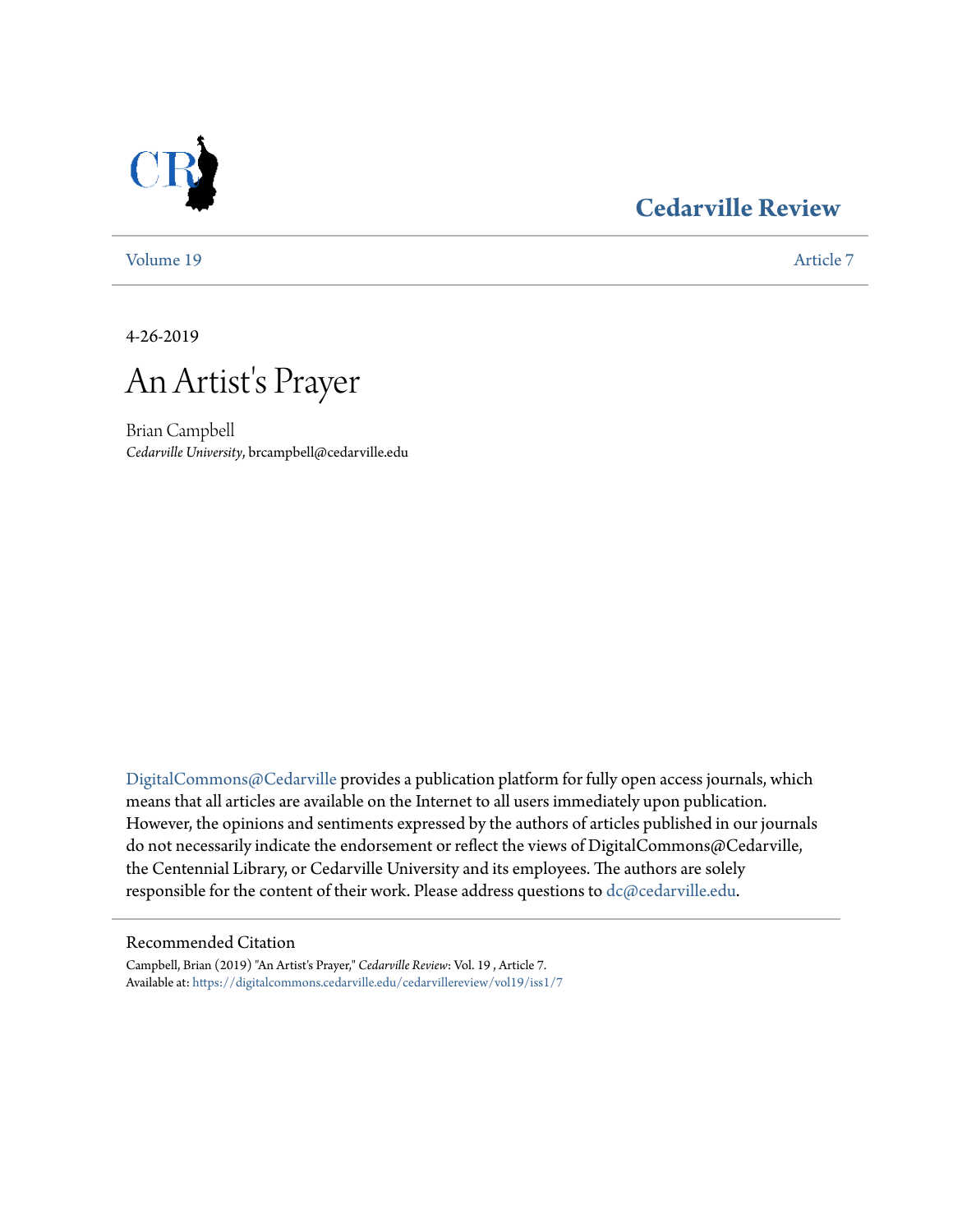## An Artist's Prayer

Browse the contents of [this issue](https://digitalcommons.cedarville.edu/cedarvillereview/vol19/iss1) of *Cedarville Review*.

#### **Keywords**

Cedarville, creative writing, poetry, Brian Campbell

#### **Creative Commons License**  $\bigcirc$   $\circ$

This work is licensed under a [Creative Commons Attribution-Noncommercial-No Derivative Works 4.0](http://creativecommons.org/licenses/by-nc-nd/4.0/) [License.](http://creativecommons.org/licenses/by-nc-nd/4.0/)

#### **About the Contributor (Optional)**

Brian Campbell is majoring in music education at Cedarville University. He draws inspiration for his poetry from his life as a missionary kid, filled with countless transitions, multicultural experiences, unique adventures, and lifelong friends. He is thankful for these experiences God has given him, and through his poetry, Brian desires to give his readers new perspectives on themes like love and time through the challenging, but ultimately blessed, life of a third culture kid.

Follow this and additional works at: [https://digitalcommons.cedarville.edu/cedarvillereview](https://digitalcommons.cedarville.edu/cedarvillereview?utm_source=digitalcommons.cedarville.edu%2Fcedarvillereview%2Fvol19%2Fiss1%2F7&utm_medium=PDF&utm_campaign=PDFCoverPages)



This poetry is available in Cedarville Review: [https://digitalcommons.cedarville.edu/cedarvillereview/vol19/iss1/7](https://digitalcommons.cedarville.edu/cedarvillereview/vol19/iss1/7?utm_source=digitalcommons.cedarville.edu%2Fcedarvillereview%2Fvol19%2Fiss1%2F7&utm_medium=PDF&utm_campaign=PDFCoverPages)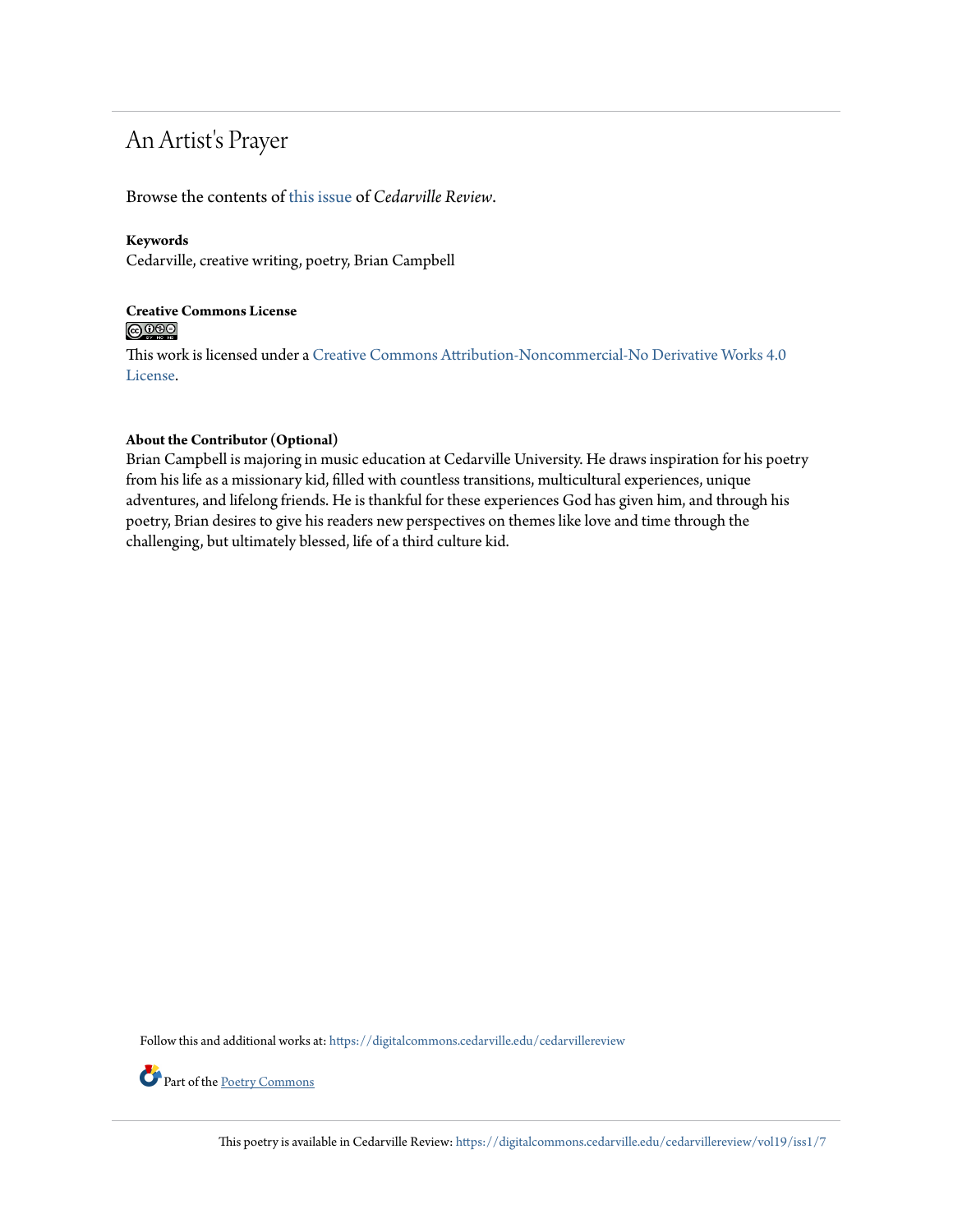## **AN ARTIST'S PRAYER**

#### BRIAN CAMPBELL

Vincent sat in the upper room Communing with the world beyond the window's glass With his drinking eyes and flowers in bloom Yellow on pale blue canvas

Elohim, may the toil of my hands Bear witness to your marvelous name; As Michelangelo, for a thousand Days, painted thy atoning plan In darkness, thy glory to proclaim

Jehovah, may the sound of my hope Remind the earth of your faithful word; As Messiaen, in kaleidoscopes Of aural color, crippled the lope Of cruel time for all souls who heard